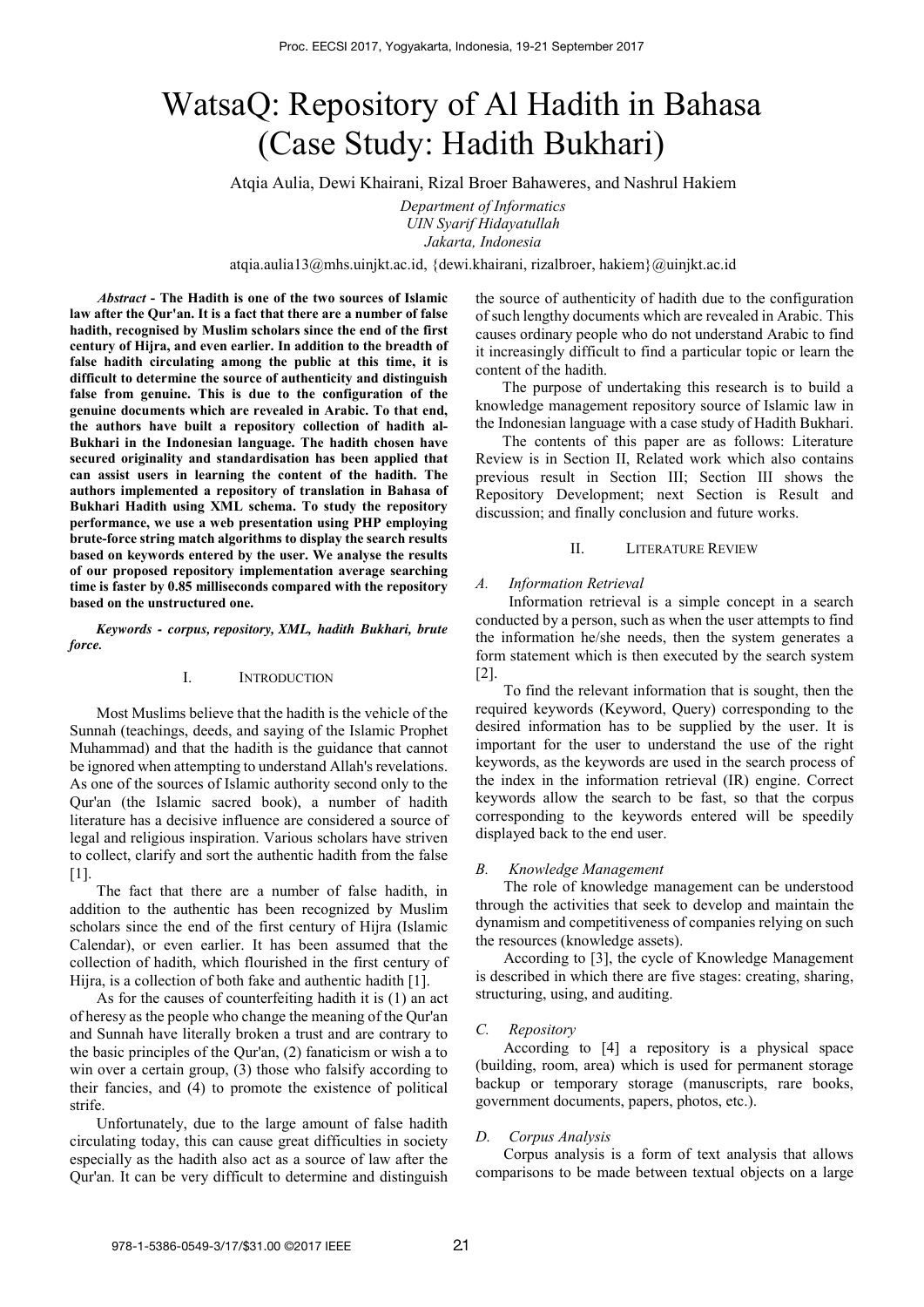scale. It allows the determination of things that are not necessary when text is read as a human being. If there are several collections of documents, it may be possible to find a pattern in the use of grammar, or a phrase that is often repeated in a corpus. It may be required to search for phrases that are liked or not liked statistically by an author or a particular type of text, a certain type of grammatical structure or many instances of a particular concept in a large number of documents in context. Corpus analysis is very useful for testing the intuition of text and/or triangulation results from other digital methods [5].

# *E. Extensible Mark Up Language (XML)*

XML (Extensible Markup Language) is a standard to define data in a format that is simple and flexible where the web service supports communication among applications and application integration using XML and the Web [6]. Typical uses of XML are as follows:

- a. By using an XML database system, make it easier to store and query data that has format or semi-structured documents [7].
- b. XML is able to display the data in a structured format that can be easily understood by an application or a human (human application-usable) [8].
- *c.* An XML document has to be transparent, i.e: easily accessed, read, and modified, so any computer that is connected can easily exchange data information [8].

# *F. Hadith*

According to the experts in hadith [9], hadith understanding involves all the words of the Prophet Muhammad teachings, deeds and things. The meaning of all the happenings are narrated from the Prophet SAW associated with characteristics, history, and habits.

# *G. Imam Bukhari*

Imam Bukhari's full name was Abu Abdullah Muhammad bin Ismail bin Ibrahim bin al-Mughiroh Bardizbahal bin al-Bukhari. He was born in Bukhara Uzbekistan, into a wealthy and respectable family. His father, who died when Bukhari was a child, was a pious and erudite man.

 Since childhood Bukhari revealed a noble personality, and the ability to memorise hadith with a powerful intelligence and outstanding capabilities. He studied the hadith before he was even 10 years old. At age 11, he was able to correct errors in hadith quotations made by his teachers.

 To expand and deepen his knowledge of hadith, Bukhari visited various countries such as Iraq, Syria, Egypt, Kuffah, Basroh, Khurasa, and others. In these countries he studied with many leading scholars of hadits. In his wanderings he always collected and wrote the hadits he heard. He spent sixteen years compiling it, and ended up with 2,602 hadith (9,082 with repetition). His criteria for acceptance into the collection were amongst the most stringent of all the scholars of Hadith [10].

# III. RELATED WORKS

The current authors used several sources as a literature source from previous studies. Paper [11] described about the construction of UML model repository named Online Img2UML. Corpus repository UML models in particular are UML class diagram using XMI file as a storage place corpus. Display this repository by using a Web-based user interface.

 In [12] the researchers used Corpus Models that were annotated semantically to improve the performance of the QA system. However, in their work the QA system only used three types of question, such as Who, When and Where.

Paper [13] described the collection repository Indonesian words with OAIS model of storage formats and file data storage using Fedora Commons. Display this repository using a RESTful web service interface.

This paper [14] described the making Repository music using music data sets that can be analyzed, modified, and updated. The format of the corpus storage is by using MIDI, kern, or also MUSITECH format to save it as an XML file. The display of this repository is a web-based platform.

The paper [15] presents a work in generating Weighted Vector for each Concept in Indonesian Translation of Quran (ITQ). This task is done in aiming to provide a resource needed in implementing a semantic-based question answering system (QAS) for Indonesian ITQ. It used stemming so as to increase the ability of the system to find the required documents, it showed better results than a previous study using Lucene ITQ and the study also demonstrated improved indexing. However the paper was limited to three QAS, such as person, location, and time. Further, this paper only supported translations from English.

## IV. REPOSITORY DEVELOPMENT

When performing research, it is necessary to determine the restrictions of a problem such that the research can be more focused and facilitate the discussion in order that the research objectives can be achieved. This study was limited to using only one book [16]. This study was limited to the Indonesian language text.

## *A. Bulid Repository*

*1) Acquisition Document* 

 The current authors built a repository based on the reference book Encyclopedia Hadith 1: Sahih Al-Bukhari 1 Almahira published in 2013.

 The reason the current authors chose Hadith Al-Bukhari as a reference compared to other hadiths is because according to [16], some scholars have argued that the value of Sahih Bukhari is higher than Sahih Muslim. The reason is because of the conditions set by Imam Bukhari before recording any hadith were more stringent than the requirements established by Imam Muslim.

 These requirements include, Bukhari set liqo (convergence between narrators convey the narrators receiving). While Imam Muslim, the conditions are quite mu'assaroh (narrators convey and narrators receive enough to live in the future).

# *2) Document Analysis*

 The authors used as many as 134 hadith based on the first three books in the collection. Each of the three books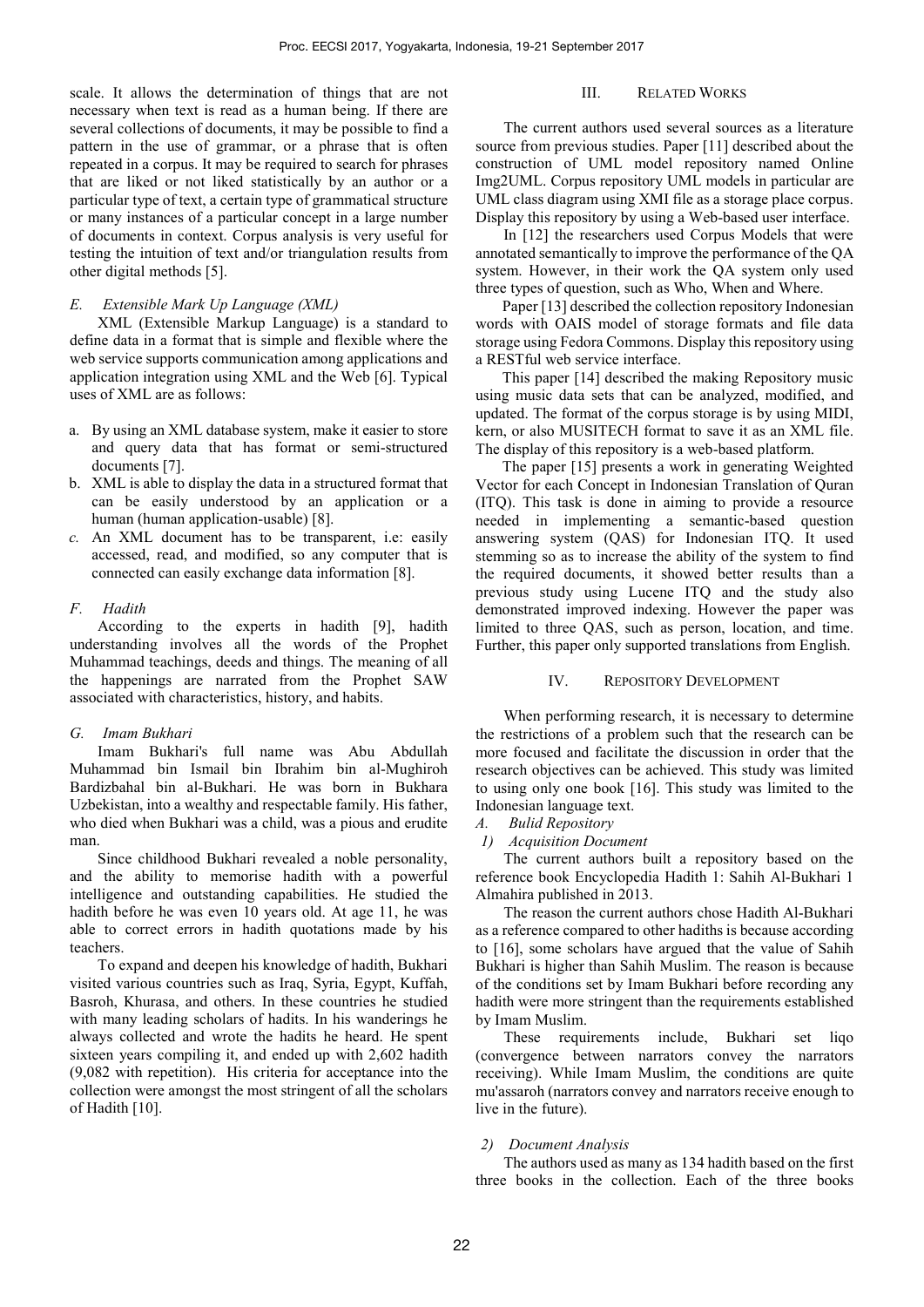contained the following number of hadith: (1) *Kitab Permulaan Wahyu* contained seven starter hadith, (2) *Kitab Iman* contained 51 hadith, and (3) *Kitab Ilmu* contained 76 hadith.

### *3) Building the Standard Corpus*

 At this stage, the authors built a standardisation model corpus based on the documents selected in the previous stage, using 134 hadith. For each hadith, the authors took five sections to be used as a standardisation model for each hadith, the name of the Book, Chapter Name, Number of the Hadith, Hadith Content and Reference Number.

 The authors took five sections from the reference books. However, for the Reference Number there were some traditions that were not found in that part, so the authors allocated the sign (-) when modelling the standardisation corpus.

# *4) Creating the Model Standard Corpus*

 The authors converted the model standardisation corpus into a text file format, which in this case was achieved by using the Notepad application to implement the model standardisation corpus.

 Implementation of the model standardisation corpus was based on the model created in the previous stage, including the five parts to each hadith. The implementation of the standardisation model can be seen in the Figure 1.

| Permulaan Wahyu                                          |  |  |  |  |
|----------------------------------------------------------|--|--|--|--|
| (1) Bab Baqaimana Permulaan Wahyu yang Diturunkan kepada |  |  |  |  |
| Rasulullah SAW?                                          |  |  |  |  |
|                                                          |  |  |  |  |
| Al-Humaidi (Abdullah bin az-Zubair) menyampaikan kepada  |  |  |  |  |
| kami dari Sufyan, dari Yahya bin Sa'id al-Anshar         |  |  |  |  |
| 54, 2529, 3898, 5070, 6689, 6953                         |  |  |  |  |
|                                                          |  |  |  |  |

Fig. 1. Text File example: hd\_bukhari\_1.txt

#### *5) UML Design*

Figure 2 shows the use case diagram of a proposed work which has 2 cases namely Upload File Case and Search Case.







Fig. 3. Architecture Repository

# *6) Architectural Design of the Repository*

 The authors built a repository using the programming language PHP and a brute force algorithm. The repository

architectural drawing can be seen in the process as depicted in Figure 3.

## *B. Repository Test*

 At this stage, the authors tested the repository that had been built in order to test the search results of the keywords entered by the user. The authors used two test scenarios by manually entering 20 keywords into the system, and observing the search results according to the categories of answers. Furthermore, the results of these tests were analysed as described in the next chapter.

#### *C. Repository Analysis Test Results*

 At this stage, the authors observed the results of the test repository then analysed the results of the keyword search.

#### V. RESULTS AND DISCUSSION

The authors examined the repository by calculating the precision, recall, and timing of 20 manually entered keyword searches. The authors used the convenience sampling method, as the sampling technique. This was chosen with consideration of the ease of obtaining the keywords. The list of 20 keywords that were tested was as follows:

| Number           | Keyword    | Number | Keyword      |
|------------------|------------|--------|--------------|
| $\mathbf{1}$ .   | Mencari    | 11.    | Mati         |
| $\overline{2}$ . | Hidayah    | 12.    | Kitab        |
| 3.               | Kurma      | 13.    | Menghukum    |
| $\overline{4}$ . | Mewahyukan | 14.    | Menqumpulkan |
| 5.               | Menurunkan | 15.    | Mengajari    |
| 6.               | Kiblat     | 16.    | Shalat       |
| 7.               | Subuh      | 17.    | Diam         |
| 8.               | Saudara    | 18.    | Jalan        |
| 9.               | Beriman    | 19.    | Mengeluarkan |
| 10 <sub>1</sub>  | Masuk      | 20.    | Malu         |

## TABLE 1 LIST OF KEYWORDS

## *A. Scenario Testing*

Testing is done by entering 20 keywords into the repository and viewing the search time. Tests compare between structured (tagging) and unstructured XML files (no tagging) using command time to compare search results.

# *B. Analysis of Testing Results*

Based on the testing from the two test scenarios, the authors analysed the test results as follows: